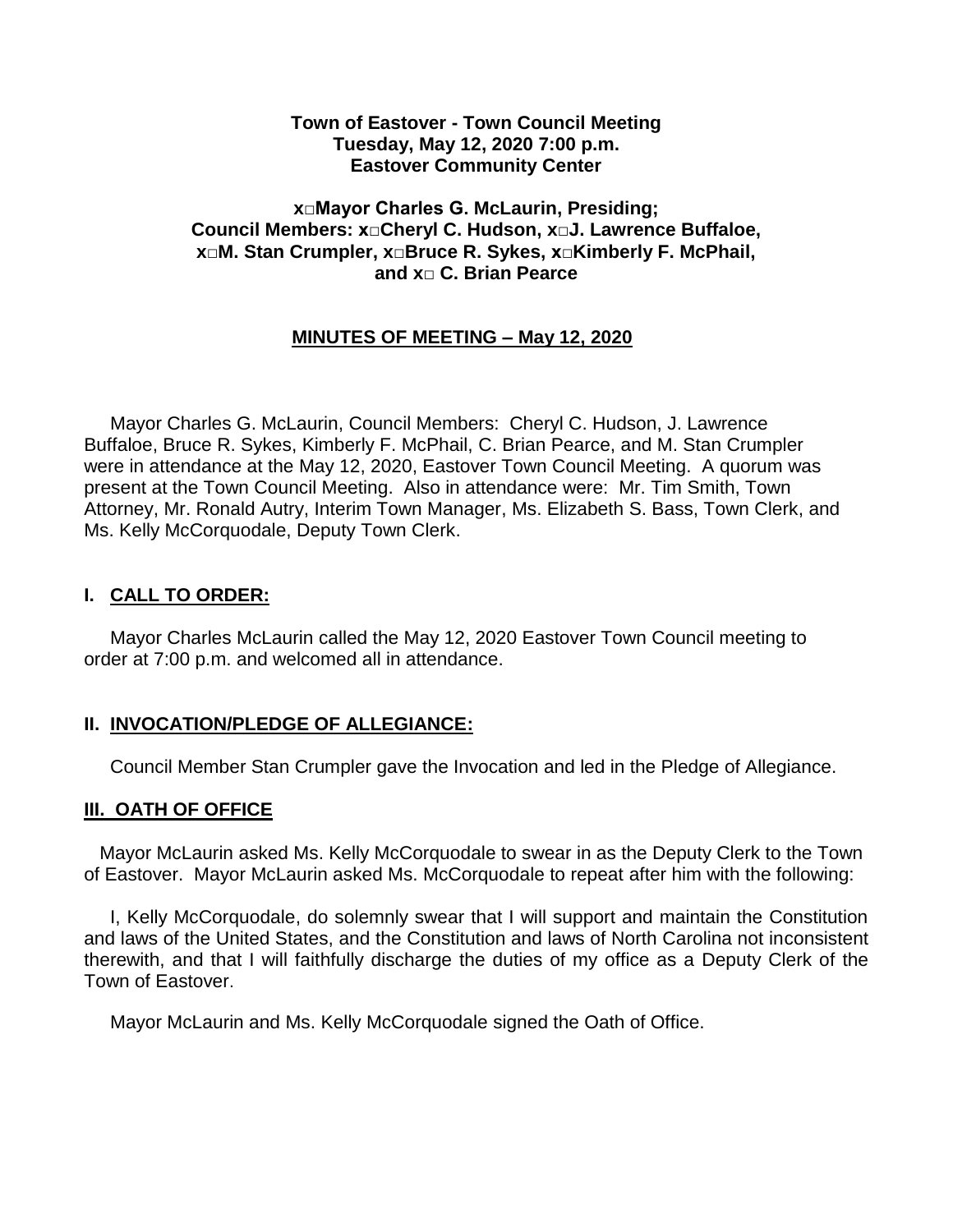# **IV. APPROVAL OF AGENDA:**

 Mayor Charles McLaurin asked for a motion to approve/disapprove the Agenda as stated. Council Member Cheryl Hudson made a motion to approve the Agenda as stated. The motion was 2<sup>nd</sup> by Council Member Bruce Sykes. The vote was unanimous for approval.

## **V. PUBLIC COMMENTS:**

 Mr. Ashley Porter signed up to speak. Mr. Porter informed that the last day of school will be May 22. He said that Virtual School is in place for grades 3<sup>rd</sup> thru 5<sup>th</sup>. Mr. Porter also told the Council that the districts are relocating principals and he will be moving to another school. Mr. Porter's last day will be June  $30<sup>th</sup>$ . He thanked the Council for all that they do for the Town and helping with the school, staff, and faculty. He also stated that it was a great 6 years that he had served for the Eastover Elementary School of Arts.

# **VI. CONSENT AGENDA:**

- **1. Consider approval of the Minutes for the March 10, 2020 Town Council Meeting.**
- **2. Consider approval of the Minutes for the April 14, 2020 Cancelled Meeting.**
- **3. Consider approval of the February, 2020 Financial Reports.**
- **4. Consider approval of the March, 2020 Financial Reports.**

 Mayor McLaurin asked the Council if they had any questions concerning the Consent Agenda. There were none. Mayor McLaurin asked for a motion to approve/disapprove the Consent Agenda as stated.

 Council Member Stan Crumpler made a motion to approve the Consent Agenda as stated. The motion was  $2^{nd}$  by Council Bruce Sykes. The vote was unanimous for approval.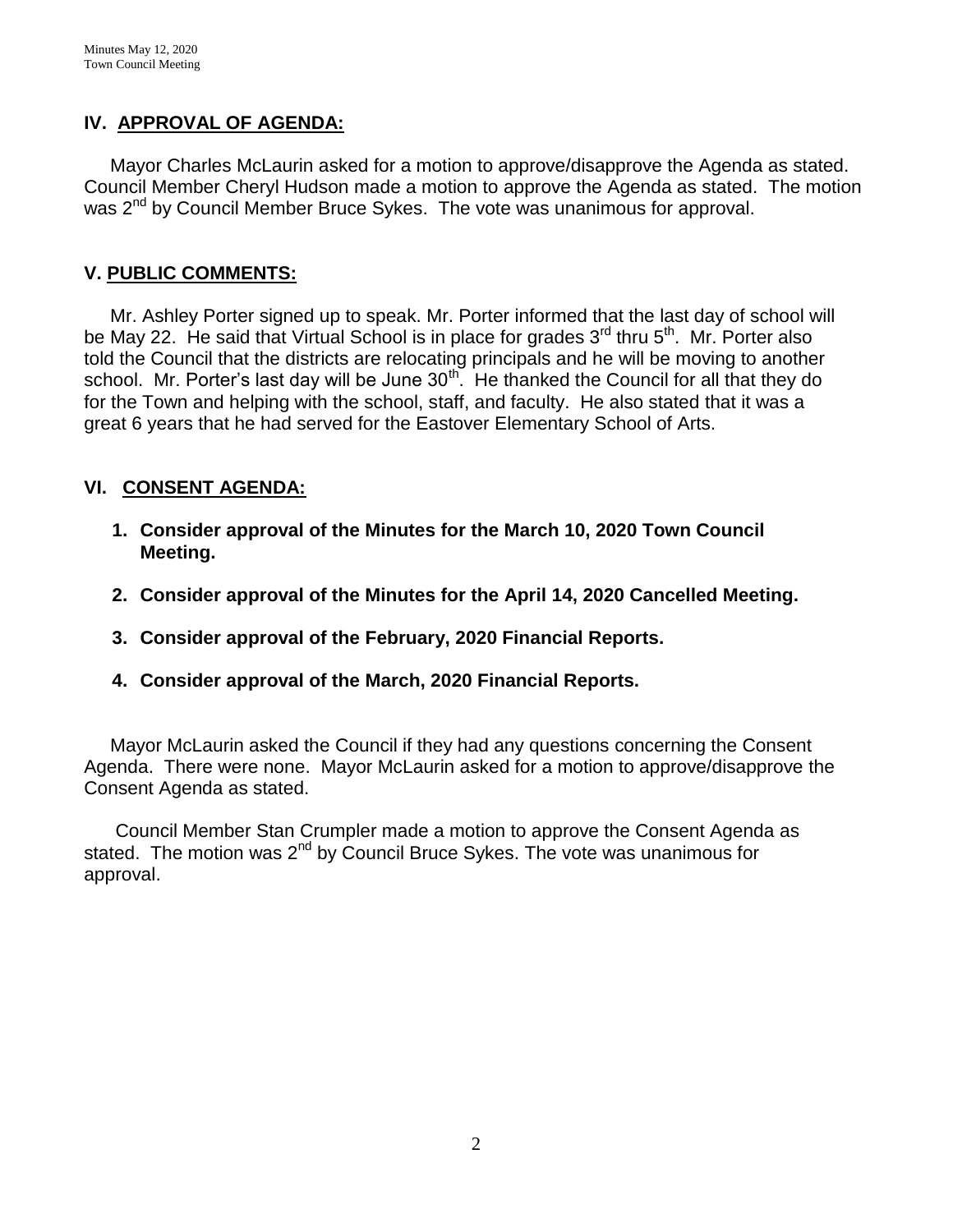## **VII. DISCUSSION AGENDA:**

#### **Agenda Item #1:**

#### **Select Audit Firm for Fiscal Year 2020**

Mr. Ronnie Autry stated that he sent a request for bids to several firms for Audit review. There were two bids that were received. The first bid was out of Fayetteville with Haigh, Byrd, and Lambert. The second was out of Zebulon called Petway, Mills, and Pearson. Mr. Autry informed that it was a three year audit bid but if the Town was not pleased with the firm chosen, then the firm could be changed next year.

Ms. McPhail stated she knew someone out of the local firm Haigh, Byrd and Lambert and that she felt it would be better to select locally because they would be easier to get in touch with. Mr. Autry said he recommended going with Haigh, Byrd and Lambert because of the convenience of them being locally.

Mr. Stan Crumpler made a Motion to approve Haigh, Byrd, and Lambert as accountants for the coming of the Fiscal Year. The Motion was 2<sup>nd</sup> by Ms. Hudson. The Vote was unanimous for approval.

#### **Agenda Item #2:**

#### **Resolution to change form of Government and set date for Public Hearing**

 The Town Attorney, Mr. Tim Smith introduced the proposed Resolution stating that it would change the form of Government from Council-Manager to Mayor-Council. Mr. Smith stated that with this change the Council would be much more involved in the decision making of the Town and there would not be a Town Manager under the North Carolina General Statutes. According to the Statutes, under the new form of Government the Council would have a more active role in the Town's projects. The Ordinance presented is the first step in getting the form of government changed for the Town of Eastover.

The Town Attorney, Mr. Neal Yarborough addressed that other small towns operate under a Mayor Council form of Government. Mr. Smith spoke up and said that the town already sort of operates in the Mayor Council form of Government.

Council Member Cheryl Hudson made a motion to set a date for June  $9<sup>th</sup>$  for Public Hearing to consider changing the form of government. The Motion was 2<sup>nd</sup> by Council Member Bruce Sykes. The vote was unanimous for approval.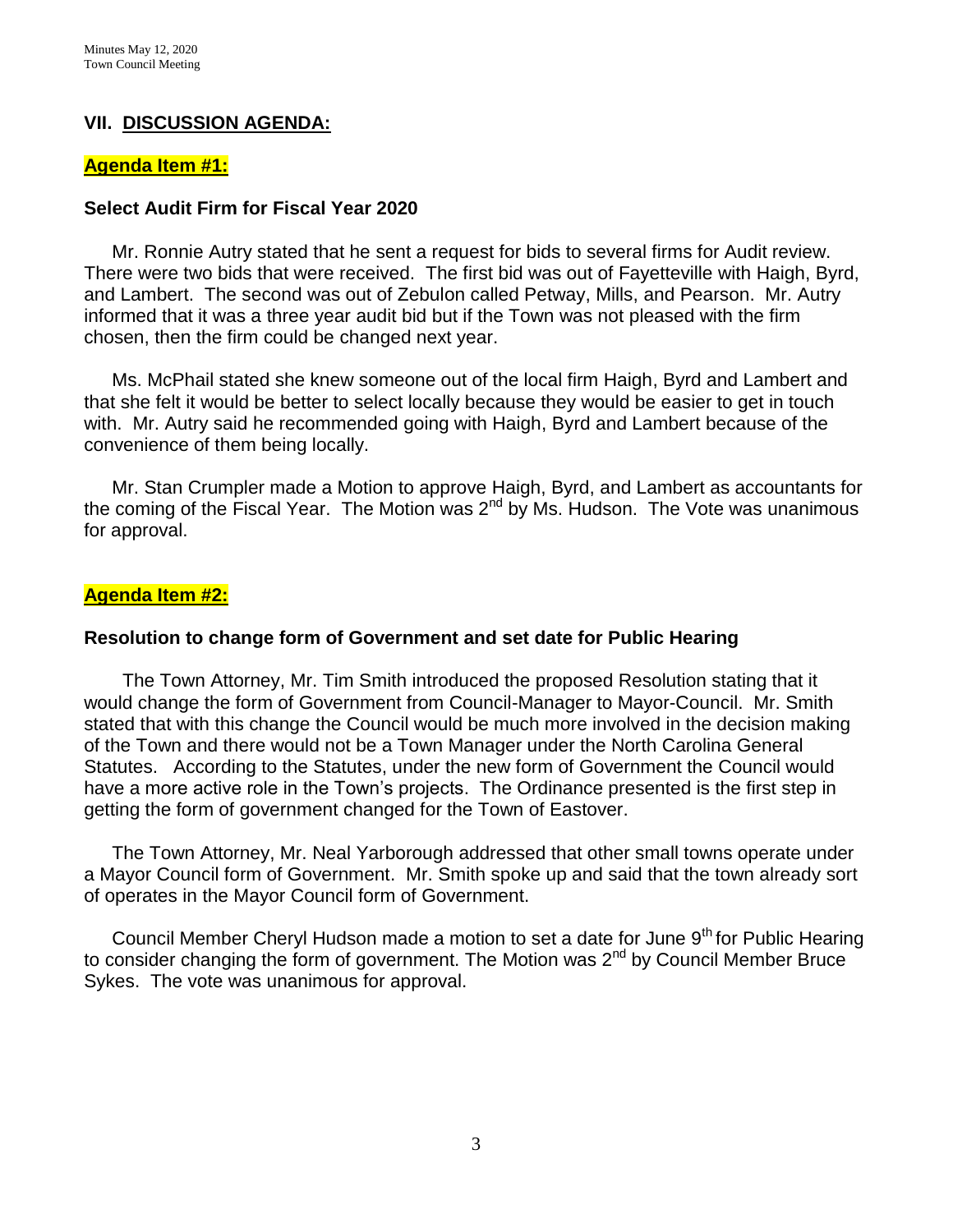### **Agenda Item #3:**

### **Set date for Public Hearing and Budget FY 2021**

After a brief discussion, Council Member Brian Pearce made a motion to approve the date of June 9, 2020 for the FY2021 Budget Public Hearing. The motion was 2<sup>nd</sup> by Council Member Lawrence Buffaloe. The vote was unanimous for approval.

### **Agenda Item #4:**

### **Installation of Concrete Pad at Tally Woodland Park**

Mayor McLaurin stated he would like to have a concrete pad placed at Tally Woodland Park. He stated he believed this would make the park more user friendly for the community. He said he had asked Mr. Ronald Autry to look into the cost of having this done. Mr. Autry stated he had received an estimate for a concrete pad for Tally Woodland Park of \$2,400.00.

Council Member Cheryl Hudson made a motion to approve the concrete pad at Tally Woodland Park. The motion was 2<sup>nd</sup> by Council Member Kim McPhail. The vote was unanimous for approval.

## **VIII. RECEIVE MAYOR'S UPDATE:**

- Mayor McLaurin informed the Council that the tree removal at the ball park looked good.
- He would like a new sign at the Community Building 4x8.
- Eastover North housing development wants the Town to take over their streets for Section 2. Mr. Autry informed the Council that taking over the streets would increase the Powell Bill monies received. Council Member Crumpler also stated that the Council needs to make sure that those particular streets don't have drainage issues.
- Eastover Town Heritage Day will be cancelled due to COVID-19.

## **IX. RECEIVE TOWN COUNCIL UPDATE:**

• None.